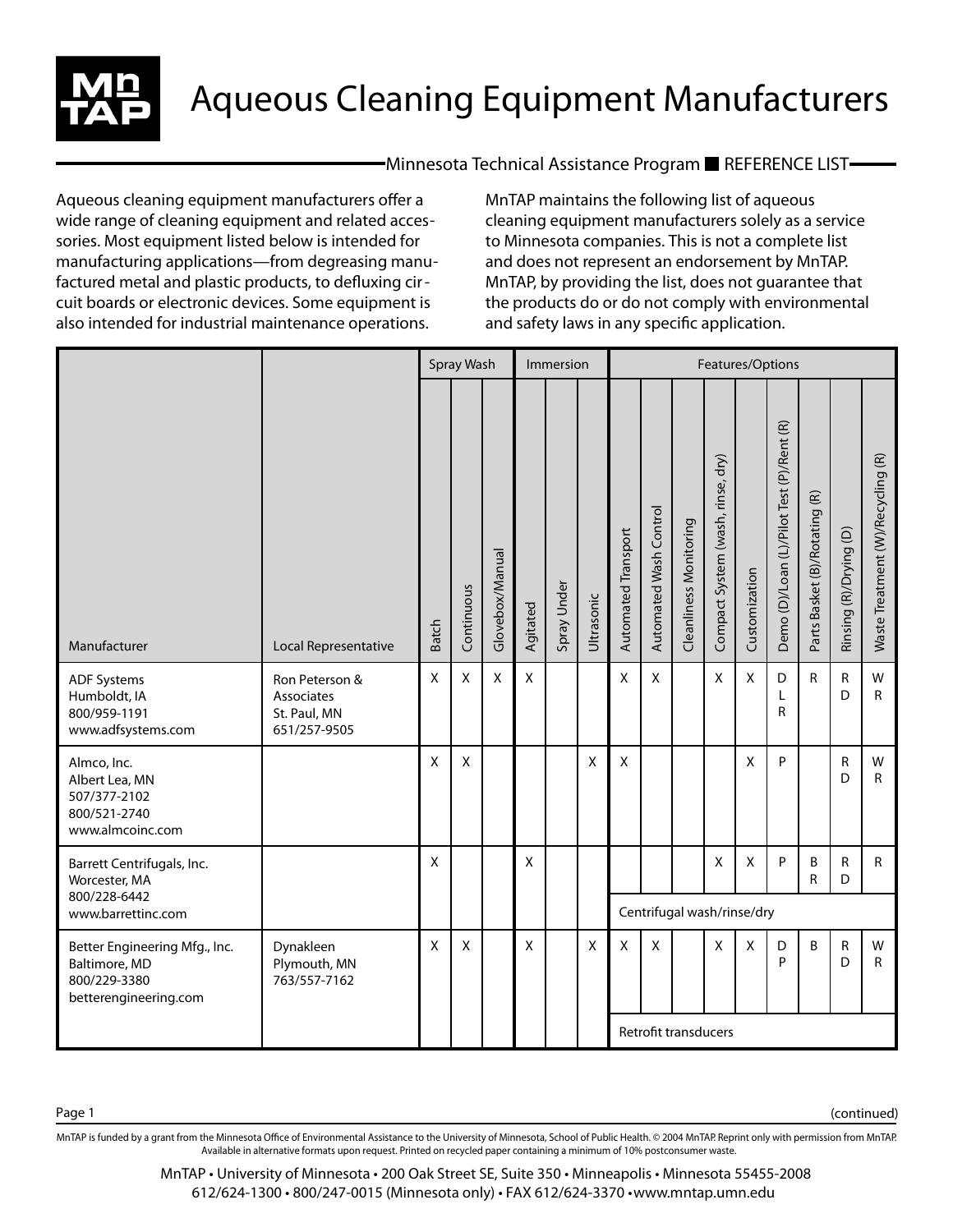|                                                                                  |                                                                     | Spray Wash   |                |                 |             | Immersion   |            |                                                | Features/Options       |                               |                                      |               |                                           |                               |                        |                                   |  |  |  |  |
|----------------------------------------------------------------------------------|---------------------------------------------------------------------|--------------|----------------|-----------------|-------------|-------------|------------|------------------------------------------------|------------------------|-------------------------------|--------------------------------------|---------------|-------------------------------------------|-------------------------------|------------------------|-----------------------------------|--|--|--|--|
| Manufacturer                                                                     | Local Representative                                                | <b>Batch</b> | Continuous     | Glovebox/Manual | Agitated    | Spray Under | Ultrasonic | Automated Transport                            | Automated Wash Control | <b>Cleanliness Monitoring</b> | dry)<br>Compact System (wash, rinse, | Customization | Demo (D)/Loan (L)/Pilot Test (P)/Rent (R) | Parts Basket (B)/Rotating (R) | Rinsing (R)/Drying (D) | Waste Treatment (W)/Recycling (R) |  |  |  |  |
| <b>Blackstone NEY Ultrasonics</b><br>Jamestown, NY<br>800/766-6606               | <b>Best Technologies</b><br>Chuck Bangasser<br>Plymouth, MN         | X            | X              |                 | X           | X           | X          | Χ                                              | X                      | X                             | X                                    | X             | D<br>P<br>R                               | В<br>R                        | R<br>D                 | R                                 |  |  |  |  |
| blackstone-ney.com                                                               | 763/519-1460                                                        |              |                |                 |             |             |            |                                                | Retrofit transducers   |                               |                                      |               |                                           |                               |                        |                                   |  |  |  |  |
| <b>Blue Wave Ultrasonics</b><br>Davenport, IA<br>800/373-0144<br>bluewaveinc.com |                                                                     |              |                |                 |             |             | X          | X                                              | X                      | Χ                             | Χ                                    | Χ             | D<br>P                                    | В<br>R                        | R<br>D                 | W<br>R                            |  |  |  |  |
| Branson Ultrasonics Corp.<br>Danbury, CT<br>203/796-0400<br>bransoncleaning.com  | <b>Tech Line Sales</b><br>Eagan, MN<br>651/405-9418                 |              |                |                 | X           | X           | X          | X                                              | X                      | X                             | X.                                   | X             | D<br>L<br>P<br>R                          | В<br>R                        | R<br>D                 |                                   |  |  |  |  |
| Cleanomat Co., Inc.<br>Golden Valley, MN<br>763/591-9388<br>800/847-7804         |                                                                     |              | X              |                 |             |             | X          | X                                              |                        |                               | X                                    | X             | D<br>L<br>P<br>R                          | B                             | R<br>D                 |                                   |  |  |  |  |
| cleanomat.com                                                                    |                                                                     |              |                |                 |             |             |            | Specialize in cleaning sheet metal and dies    |                        |                               |                                      |               |                                           |                               |                        |                                   |  |  |  |  |
| <b>Crest Ultrasonics</b><br>Trenton, NJ<br>800/992-7378<br>crest-ultrasonics.com | Phil Cooper<br>Elmhurst, IL<br>630/359-4449                         | Χ            | Χ              | Χ               |             | Χ           | Χ          | Χ                                              | Χ                      | Χ                             | х                                    | Χ             | D<br>L<br>P<br>R                          | В<br>R                        | R<br>D                 |                                   |  |  |  |  |
| Finishing Equipment Inc.<br>St. Paul, MN<br>651/452-1860                         |                                                                     | X            | $\pmb{\times}$ |                 | $\mathsf X$ |             | X          | $\mathsf X$                                    | X                      |                               | X                                    | $\mathsf X$   | P                                         | B<br>R                        | R<br>D                 | W<br>R                            |  |  |  |  |
| Forward Technology<br>Minneapolis, MN<br>763/559-1785                            |                                                                     | X            |                |                 | X           | X           | X          | Χ                                              | X                      |                               |                                      | X             | D<br>P                                    | B                             | R<br>D                 | W<br>R                            |  |  |  |  |
| 800/307-6040<br>www.forwardtech.com                                              |                                                                     |              |                |                 |             |             |            | Alcohol cleaning (explosion-proof)<br>optional |                        |                               |                                      |               |                                           |                               |                        |                                   |  |  |  |  |
| Graymills Corp.<br>Chicago, IL<br>773/477-4100<br>graymills.com                  | Weinacht & Assoc.<br>Gregg Van Waes<br>Champlin, MN<br>763/566-4353 | X            | $\pmb{\times}$ | X               | $\mathsf X$ | X           |            |                                                |                        |                               |                                      | X             | D<br>P                                    | B                             | R<br>D                 |                                   |  |  |  |  |
| <b>Infinity Precision Systems</b><br>Chanhassen, MN<br>952/401-4600              | <b>Best Technologies</b><br>Chuck Bangasser<br>Plymouth, MN         | X            |                |                 | X           | X           | X          | X                                              | Χ                      |                               |                                      | x             | P                                         | В<br>R                        | R<br>D                 | W<br>R                            |  |  |  |  |
| www.infinityprecision.com                                                        | 763/519-1460                                                        |              |                |                 |             |             |            | Alcohol cleaning (explosion-proof)<br>optional |                        |                               |                                      |               |                                           |                               |                        |                                   |  |  |  |  |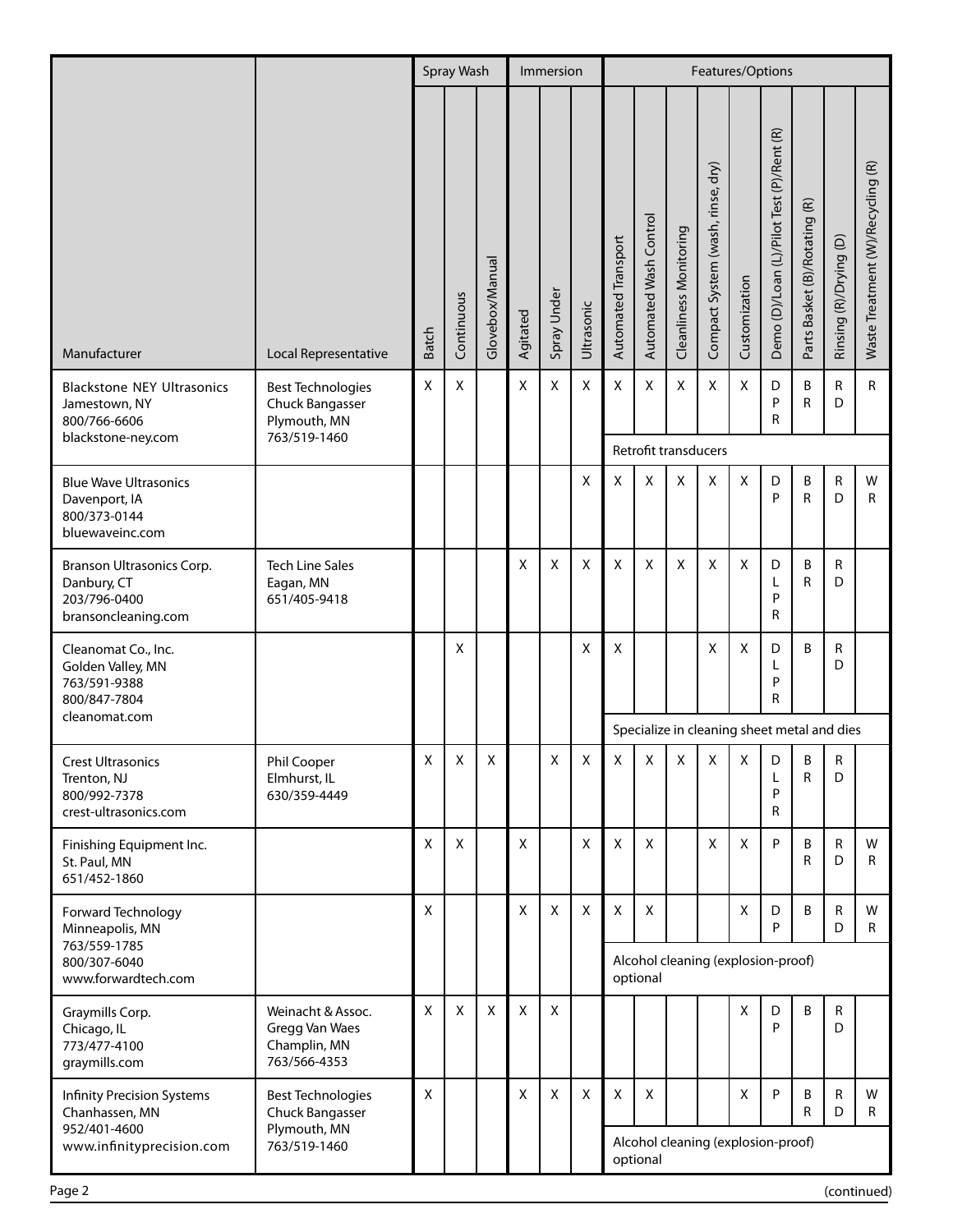|                                                                                                             |                                                                             |              | Spray Wash |                 |          | Immersion   |            | Features/Options                                                  |                                     |                               |                                      |               |                                           |                               |                        |                                   |  |  |
|-------------------------------------------------------------------------------------------------------------|-----------------------------------------------------------------------------|--------------|------------|-----------------|----------|-------------|------------|-------------------------------------------------------------------|-------------------------------------|-------------------------------|--------------------------------------|---------------|-------------------------------------------|-------------------------------|------------------------|-----------------------------------|--|--|
| Manufacturer                                                                                                | Local Representative                                                        | <b>Batch</b> | Continuous | Glovebox/Manual | Agitated | Spray Under | Ultrasonic | Automated Transport                                               | Automated Wash Control              | <b>Cleanliness Monitoring</b> | dry)<br>Compact System (wash, rinse, | Customization | Demo (D)/Loan (L)/Pilot Test (P)/Rent (R) | Parts Basket (B)/Rotating (R) | Rinsing (R)/Drying (D) | Waste Treatment (W)/Recycling (R) |  |  |
| KleenTec Kleer-Flo<br>Albert Lea, MN<br>507/373-5152<br>800/435-5336                                        |                                                                             | X            |            |                 | X        |             | X          | X                                                                 | Χ                                   |                               |                                      | х             | D<br>P                                    | В<br>R                        | R<br>D                 | W<br>R                            |  |  |
| kleentec.com                                                                                                |                                                                             |              |            |                 |          |             |            |                                                                   | Products for cellular manufacturing |                               |                                      |               |                                           |                               |                        |                                   |  |  |
| Lewis Cleaning Systems, LLC<br>Oxford, CT<br>800/243-5092<br>lewissonics.com                                | H.K. Marketing<br>Hudson, WI<br>715/386-6838                                | X            | Χ          |                 | X        |             | X          | X                                                                 | Χ                                   |                               | X                                    | X             | D<br>Г<br>R                               | R                             | R<br>D                 | W                                 |  |  |
| Mart Corp.<br>Maryland Heights, MO<br>800/543-6278<br>martwash.com                                          |                                                                             | X            | Χ          |                 |          |             |            | X                                                                 |                                     | X                             |                                      | X             | P<br>R                                    | R                             | R<br>D                 | W                                 |  |  |
| Nobles Manufacturing, Inc.<br>St. Croix Falls, WI<br>715/483-3079<br>www.noblesmfg.com                      | Ron Peterson &<br>Associates<br>St. Paul, MN<br>651/257-9505                | X            | X          |                 |          |             | X          | X                                                                 | X                                   |                               | X<br>Centrifugal wash/rinse/dry      | X             | P                                         | B<br>R                        | R<br>D                 | W<br>R                            |  |  |
| Pressure Island                                                                                             | Pete Popovich                                                               | X            |            |                 |          |             |            |                                                                   |                                     |                               | Χ                                    | Χ             | D                                         | R                             | R                      | $\mathsf{R}$                      |  |  |
| Menlo Park, CA<br>888/334-7327<br>pressureisland.com                                                        | Chicago, IL<br>312/773-9478                                                 |              |            |                 |          |             |            | High pressure spray;<br>Integral pressure washer solution recycle |                                     |                               |                                      |               |                                           |                               |                        |                                   |  |  |
| R&D Fountain Industries Co.<br>Albert Lea, MN<br>507/373-2351<br>800/328-3594<br>www.fountainindustries.com |                                                                             | X            |            |                 | X        |             | X          |                                                                   |                                     |                               |                                      |               |                                           | B                             |                        | $\mathsf{R}$                      |  |  |
| Ramco Equipment Corp.<br>Hillside, NJ<br>800/553-3650<br>ramkleen.com                                       | <b>Best Technologies</b><br>Chuck Bangasser<br>Plymouth, MN<br>763/519-1460 |              |            |                 | X        | X           | X          | $\pmb{\times}$                                                    | X                                   |                               | X                                    | X             | D<br>L<br>P<br>R                          | B<br>R                        | R<br>D                 | W                                 |  |  |
| Ransohoff<br>Cincinnati, OH<br>800/248-9274<br>ransohoff.com                                                | Jay Nawani<br>Cincinnati, OH<br>513/870-6127                                | X            | X          | X               | X        | X           | X          | X                                                                 | X                                   | X                             | X                                    | Χ             | D<br>Г<br>P<br>R                          | B<br>R                        | R<br>D                 | W<br>R                            |  |  |